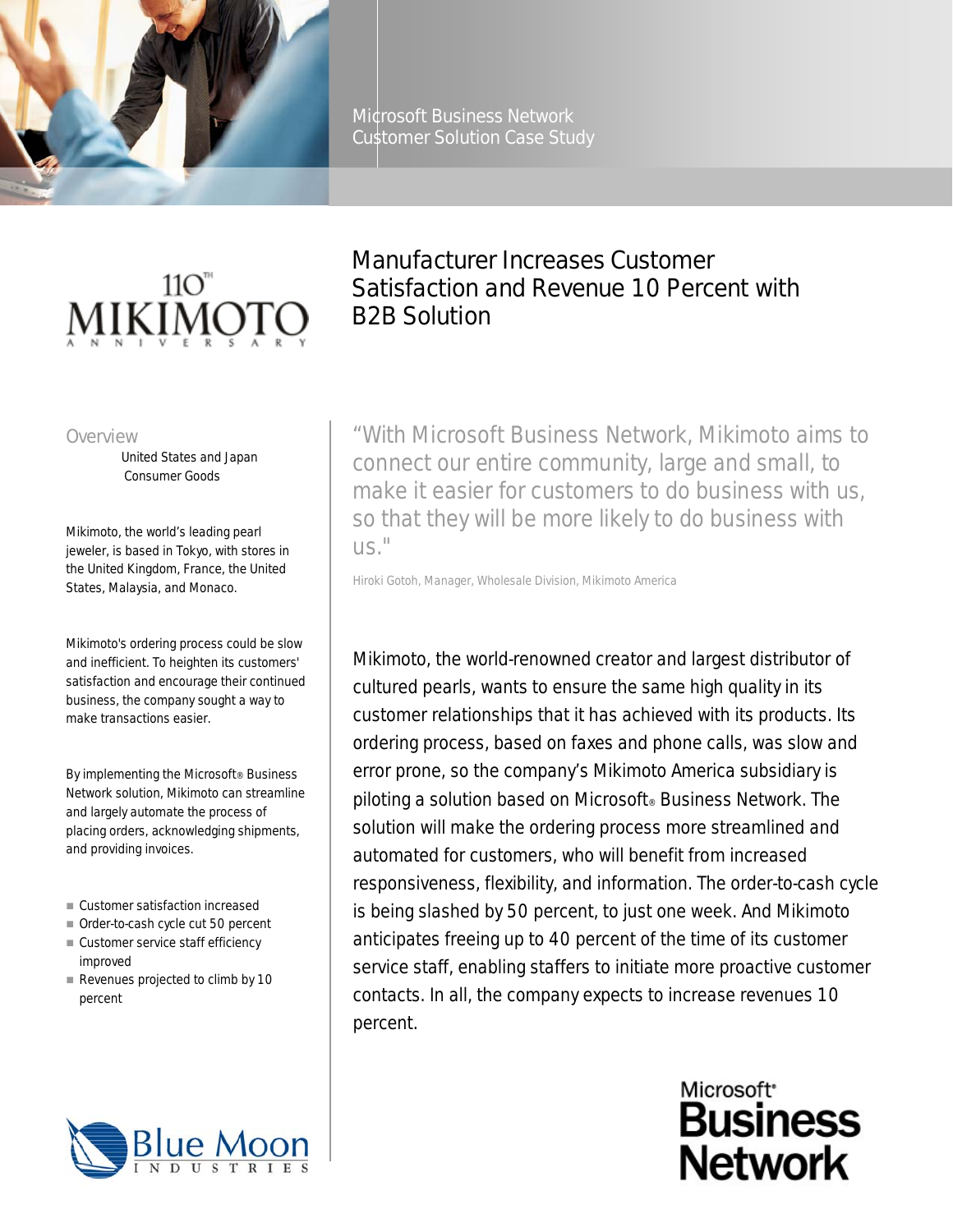"Business Network streamlines the ordering process so that it's faster and easier both for us and for our customers. That's a real win-win."

Sanny Rahardja, IT Manager, Mikimoto America

# Situation

As befits a company known worldwide and for more than a century for its commitment to quality, Mikimoto aims to provide the highest quality service to its customers—mostly retail jewelry stores—so that they in turn can offer corresponding levels of quality and service to the final customers. But it hasn't always worked out that way.

The ordering process has been largely manual, a time-consuming patchwork of phone calls, faxes, mail orders, and electronic data interchange (EDI) that could be improved both for Mikimoto and for its customers. A six-person customer service staff in the company's Mikimoto America subsidiary has handled up to 70 purchase orders per day from more than 350 accounts.

Given the delays that often resulted—rounds of phone tag, illegible or missing faxes—the customer service staff hasn't had the time to build the ideal relationship with each customer. Other sales process channels, such as the recently added EDI, have functioned better but at a relatively high cost, requiring 30 to 40 percent of a staff person's time plus a monthly fee. The typical order-tocash cycle took an average of two weeks.

Meanwhile, customers have had their own frustrations with this process. "We usually call in special orders, and we have to call during Mikimoto's business hours, which aren't always the same as ours," says Bill Braunschweiger Jr., President at New Jersey– based Braunschweiger Jewelers, a longtime Mikimoto customer. "Since suppliers aren't open on the weekends, we have to wait until Monday morning to call. Often we can't get through to place an order, so we waste time trying to make contact."

In addition, customers did not receive automatic confirmation of their orders and had to initiate contact with Mikimoto to

confirm that orders were received and were being processed and shipped.

Mikimoto considered and rejected an extranet as a solution. "We wanted to make the process simpler both for ourselves and for our customers," says Sanny Rahardja, IT Manager at Mikimoto America. "A Web site would suddenly require them to learn and work with a different interface, one that would only support their relationship with Mikimoto. It didn't seem like the right solution for our customers."

# **Solution**

Mikimoto is now piloting a Microsoft® .NET– connected order-processing solution based on Microsoft Business Network Professional (Business Network), a combination of software installed at Mikimoto—integrated with software that Mikimoto was already using, including Microsoft Office System, Microsoft SQL Server™ 2000, and Microsoft Business Solutions–Great Plains® software as well as Web services hosted by Microsoft and designed to help businesses work more easily and effectively with their trading partners.

"We chose the Microsoft solution in part because it is a Microsoft solution," says Rahardja. "We are well aware that Microsoft is the leader in providing this type of business solution, and we have confidence that using Microsoft technology can make this project successful for us and for our customers."

Users at Mikimoto and at customer locations such as Braunschweiger Jewelers interact with the solution through their familiar Microsoft Office Excel 2003 and Microsoft Office Outlook® 2003 messaging and collaboration client. Outlook 2003 becomes the centralized location for viewing all business documents exchanged between Mikimoto and its customers. Mikimoto and its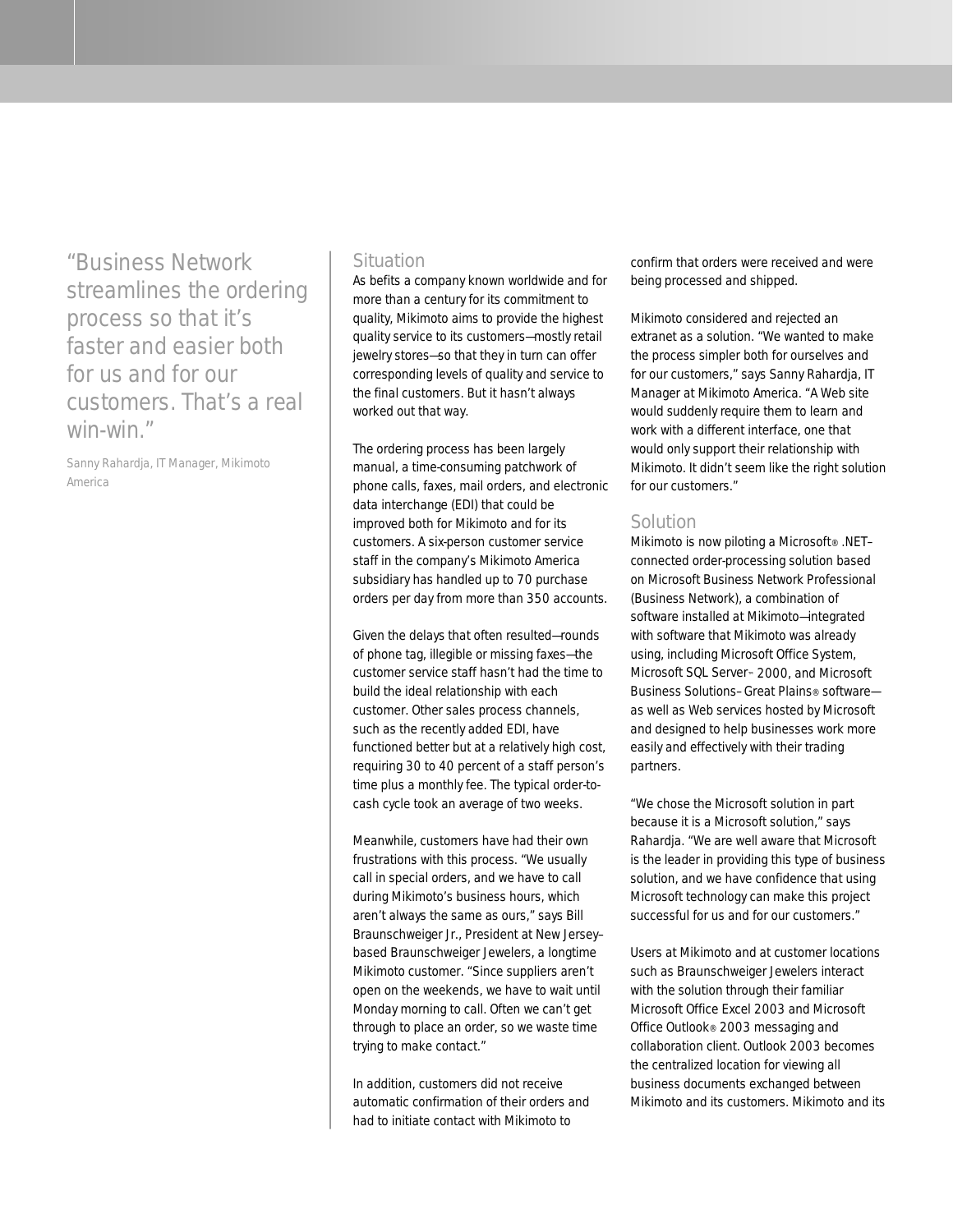customers can use Excel 2003 to create and access orders, invoices, and shipping notices.

The solution also integrates with the Great Plains software that Mikimoto already uses, collecting transaction data and integrating it into the company's general ledger. (Great Plains software is not a Business Network requirement for companies that choose to work solely through Outlook and Excel or to use Microsoft BizTalk® Server, part of Microsoft Windows Server System™, for custom integration to their back-end systems.)

## The Microsoft Business Network Process

Customers can view Mikimoto's product and price list as an e-mail within Outlook, and then click on the e-mail attachment to launch the list within Excel to prepare an order. The product price list can include other information such as new items that will be featured or promoted. The customer chooses items and quantities, selects "prepare" and "order" from the Business Network menu

within Excel, and the solution generates a purchase order. The customer can then review the PO and send it as an Excel attachment to Mikimoto, retaining a copy in the "Sent Items" folder in Outlook for reference and use in building future POs.

The PO is received by Mikimoto's Business Network server, which generates a delivery confirmation for the customer and forwards the PO to the Great Plains order processing module for standard processing. When Mikimoto processes the order, the Business Network solution generates an order acknowledgment that is sent to the customer as an Excel attachment in an e-mail message. Similarly, the solution generates a detailed shipping manifest as an Excel attachment that is sent to the customer when Mikimoto ships the order. And it generates an Excel and Outlook-based invoice when the process is complete.

At any point in the process, the customer can respond manually to one of the automated messages and attachments, opening a file to obtain a complete document history on the transaction and sending an e-mail query to Mikimoto for more information or to change an order. The existing documentation then serves as an easy template for the customer to replenish orders as needed. And the message attachments are XML-based, so it's easy for Mikimoto's customers to integrate them into their own back-end software.

## Implementing the Microsoft Business Network Solution

Mikimoto's Business Network solution is composed of three key parts:

#### Business Network Clients

Add-ins to Outlook and Excel that provide Business Network-specific functionality within these applications and that communicate with the Business Network server using Web services. Mikimoto has four workstations configured as Business Network clients.

The Business Network solution streamlines the process of doing business with Mikimoto. Here, a customer has opened a Mikimoto price list sent as a Microsoft Office Excel attachment, clicked on desired items, and entered desired quantities to create a purchase order that can be sent to Mikimoto directly from Microsoft Office Outlook.

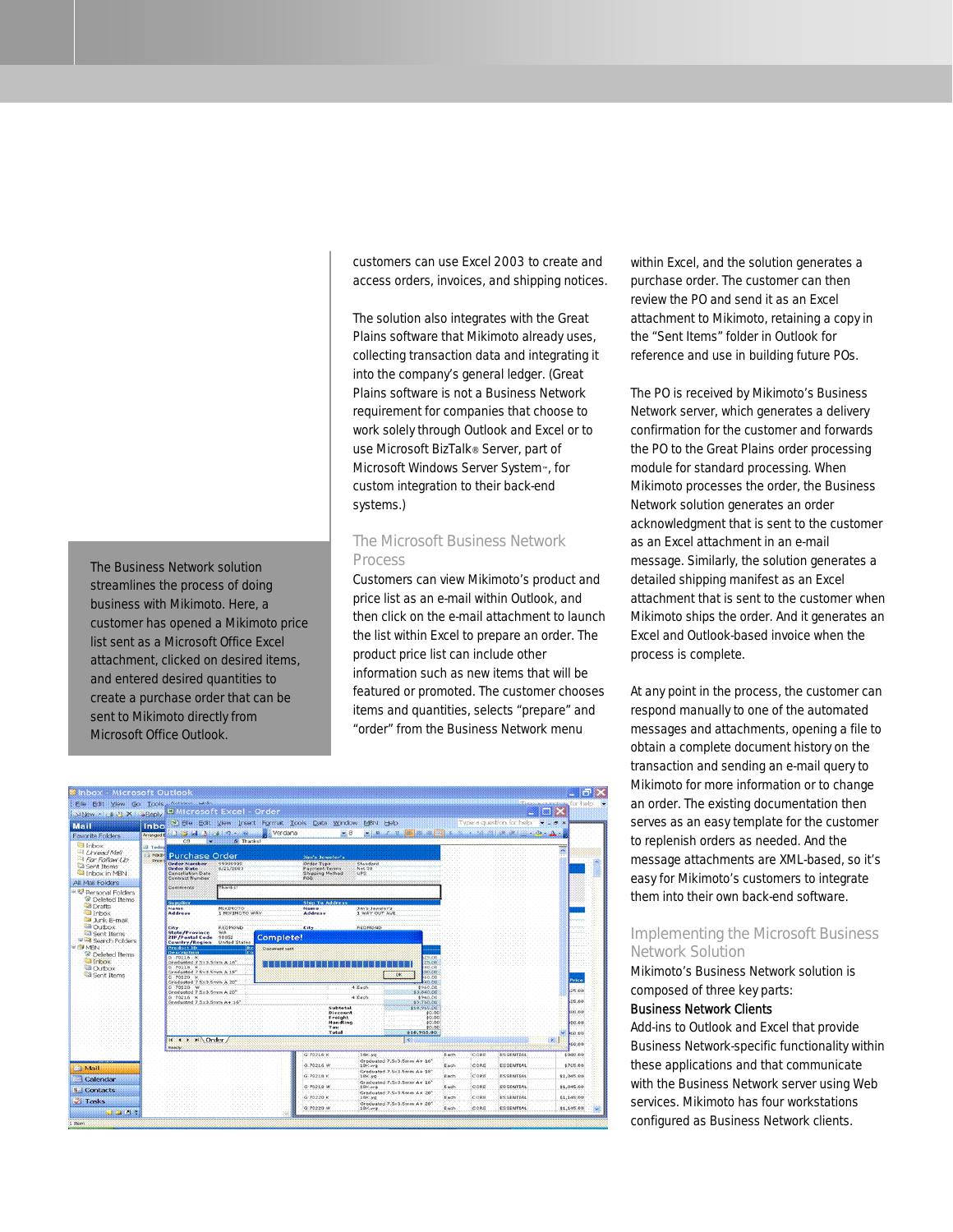"Business Network will give us the time to have much more personal and productive relationships with our customers. In our highly competitive industry, that's a benefit of enormous value."

Tami Moskowitz, Assistant Manager, Wholesale Division, Mikimoto America

#### A Business Network Server

A message router that receives business documents from—and forwards them to—the Business Network clients. In addition to the Business Network-specific solution software, the Business Network server uses Microsoft SQL Server 2000 as its database and runs on Microsoft Windows® 2000 Server operating system. Mikimoto contemplates a move to Microsoft Windows Server™ 2003 after the solution moves into production. Customers also host a Business Network server at their sites. During the pilot, Mikimoto is working both with actual customers such as Braunschweiger and with simulated customers.

#### The Business Network Cloud

A set of Microsoft-hosted Web services and Web pages that connect various Business Network servers, store messages, and allow administrators to configure their business partner relationships. The use of the Business Network cloud enables small and medium-sized businesses to benefit from the fully automated and integrated Business Network solution with minimal technology investment at their locations, while still benefiting from features such as digital certificate–based encryption for high levels of security.

To implement the solution, including hardware and software installation, the customization of templates, and integration into Mikimoto's existing Great Plains software, the company turned to its solution provider, Blue Moon Industries. Because Mikimoto was one of the first customers to pilot Business Network, the process took longer than the three-to-six month period that Microsoft and Blue Moon anticipate for the typical deployment. At each customer site participating in the pilot, such as Braunschweiger, the solution was implemented in half a day.

**Benefits** 

#### Increasing Customer Satisfaction

"With Business Network, Mikimoto aims to connect our entire community, large and small, to make it easier for customers to do business with us, so that they will be more likely to do business with us," says Hiroki Gotoh, Manager of Wholesale for Mikimoto America. "Business Network will make our processes smoother and provide our customers with information and services such as the PO confirmation and order acknowledgment—that we didn't provide before."

Bill Braunschweiger agrees. "We are a progressive-thinking company with a frugal spending mentality," he says. "We look at anything that has the ability to make our business and employees more efficient. Business Network certainly can do that. It helps us to place orders and check prices and stock availability around the clock, regardless of whether the supplier is open. Our own customers are more demanding and want information faster than ever. Business Network will help us provide it. All this is a great benefit to a small retail company like ours that likes to maximize the efficiency of its staff and of every customer contact we make."

#### Enhancing Efficiency, Lowering Costs

In addition to increasing customer satisfaction, the Business Network solution resolves the inefficiencies of Mikimoto's phone-and-fax ordering process—increasing accuracy and eliminating the need to rekey data. IT Manager Rahardja anticipates that it will cut Mikimoto's two-week order-to-cash cycle by 50 percent, to one week. "Business Network streamlines the ordering process so that it's faster and easier both for us and for our customers," says Rahardja. "That's a real win-win."

For Mikimoto, a streamlined process is also a more cost-effective one. Rahardja estimates